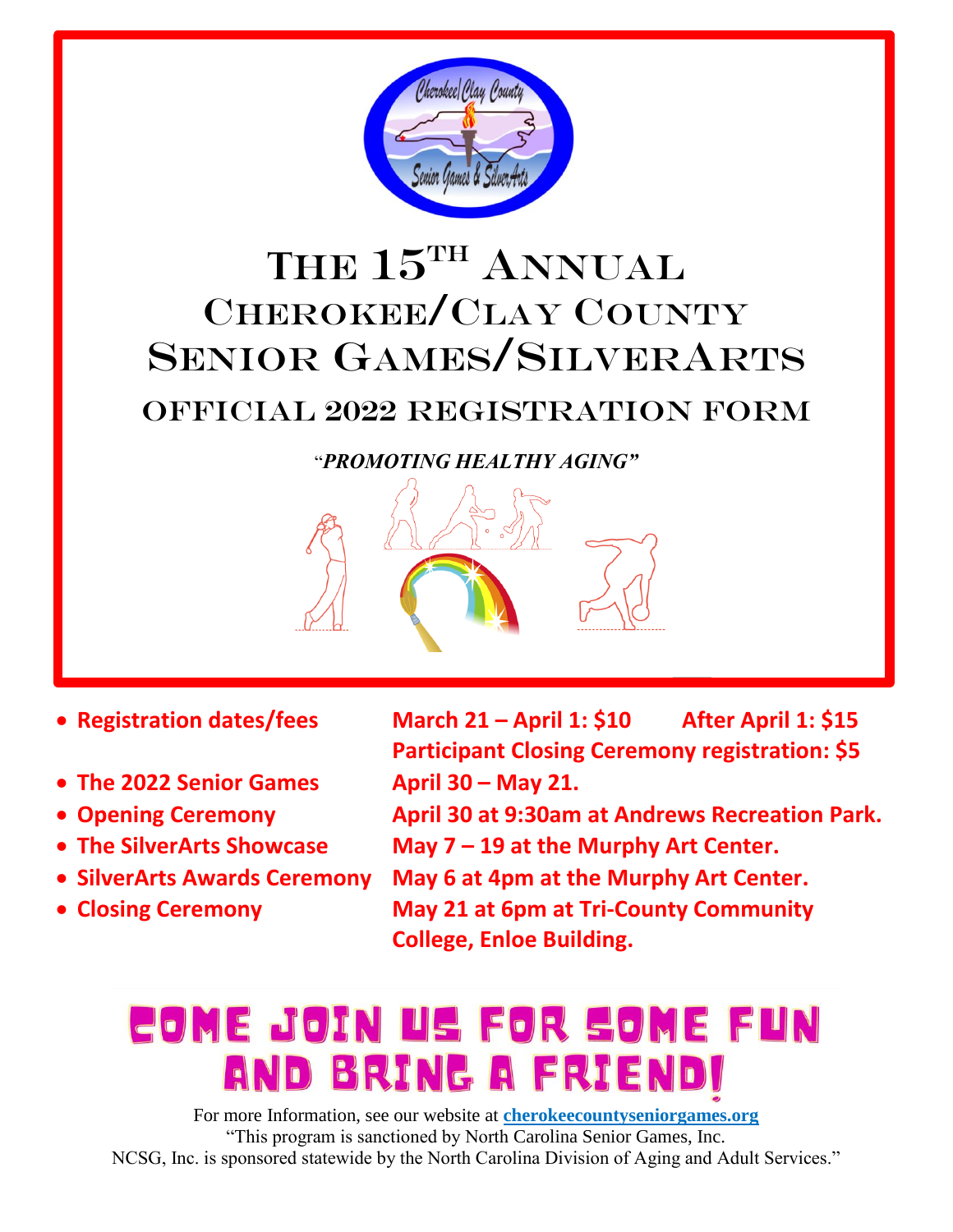# **OFFICIAL INFORMATION**

#### **ELIGIBILITY**

Senior Games & SilverArts, participants must be 50 years of age or better as of December 31, 2022 and be a resident of Cherokee, Clay or Graham County for 3 consecutive months of the year.

#### **AGE CATAGORIES**

Your age eligibility group for the Senior Games sports is determined by your age as of December 31, 2022. Men and women compete in separate categories in the following age groups: 50-54, 55-59, 60-64, 65-69, 70-74, 75-79, 80-84, 85- 89, 90-94 and 95+ except in the SilverArts events, Chess and any sports tournament doubles or mixed doubles events where the age of the youngest player will determine the age bracket.

#### **REGISTRATION & FEES**

- For your registration, you receive a T-shirt, and entry to as many sports/games and SilverArts events as you want except swimming (6 maximum). SilverArts entries are limited to the following. Visual and Heritage Arts - 3 entries per sub-category, Literary Arts - 1 entry per each sub-category,
- Performing Arts 2 entries total**:** one act in two different sub-categories.
- Early bird registration begins March  $21<sup>th</sup>$  and ends at Midnight, April  $1<sup>st</sup>$  for a fee of \$10.00.
- Normal registration begins April  $2<sup>nd</sup>$  right up to the event for a fee of \$15.00 except Pickleball and Cornhole. The entry deadline for these events is April 29<sup>th</sup>.
- There will be a \$5.00 meal fee for participants attending the Closing Ceremony. Guests fee \$15.00.
- Any registrations received after April  $18<sup>th</sup>$  will not be guaranteed a T-shirt.
- For on-line registration, go to **cherokeecountyseniorgames.org**, select "**LOCAL SG REGISTRATION**" and then "**Register online**".

#### **Additional fees will need to be paid at the venue for BOWLING, GOLF AND MINI GOLF. CLOSING CEREMONY, BANQUET & PERFORMING ARTS FOLLIES**

The Closing Ceremony, Banquet & Performing Arts Follies will be held at  $6:00$ pm on Saturday, May 21<sup>st</sup>, 2022 at the Tri-County Community College Enloe Bldg. in Peachtree. It will be an evening of family, friends, fellowship, food, fun and entertainment!

#### **There is a \$15 charge for banquet guest(s) and they MUST BE PRE-REGISTERED and PRE-PAID. SILVERARTS REQUIREMENTS**

- ALL SilverArts Work, Art and Performances must have been produced since the Senior Games of 2020.
- **Entries CANNOT have previously medaled locally.**
- Entries CANNOT have been previously entered or performed at the NC State Finals Games.

#### **NC SENIOR GAMES STATE FINALS**

- For 2022, **ALL** participants will qualify for the NC Senior Games State Finals.
- For SilverArts, only the following event placements qualify for the NC Senior Games State Finals.
	- $\circ$  Visual and Heritage Arts 1<sup>st</sup>, 2<sup>nd</sup> and 3<sup>rd</sup> place in all sub-categories qualify.
	- $\circ$  Literary Arts 1<sup>st</sup> and 2<sup>nd</sup> place in all sub-categories qualify.
	- o Performing Arts, ONLY the Best of Show qualifies.

#### **IDENTIFICATION REQUIREMENT**

Photo identification may be required for check-in each day at each event entered. This is a North Carolina Senior Games requirement.

#### **HEALTH AND WELFARE OF PARTICIPANTS**

Senior Games are held to promote total health and physical fitness. Events of longer duration and lower intensity are strongly recommended. High-intensity types of activities are offered primarily for the conditioned, trained athlete. **REGISTRATION CHECKLIST** 

For paper registration, make sure you:

- 1. Complete the entry form page personal info, emergency contact information and registration fee section.
- 2. Check all sports activities that you want to participate in and/or complete the SilverArts entry form(s).
- 3. Read and sign the Liability Waiver and State Finals Release Waiver
- 4. Enclose your check for the total amount and send all forms and payment to:

#### **Cherokee/Clay County Senior Games, PO Box 1062, Murphy, NC 28906**

OR return the registration form and fees in a **sealed envelope** to any of the Senior Centers in:

**Murphy, Andrews, Unaka and Hiawassee Dam OR Clay County Parks and Recreation Dept. in Hayesville.**

**OFFICIAL SPORTS RULES** The NC State Sports Rules Book is available on-line at our website (**cherokeecountyseniorgames.org**). Select the "SPORTS" tab and then select "Sports rules".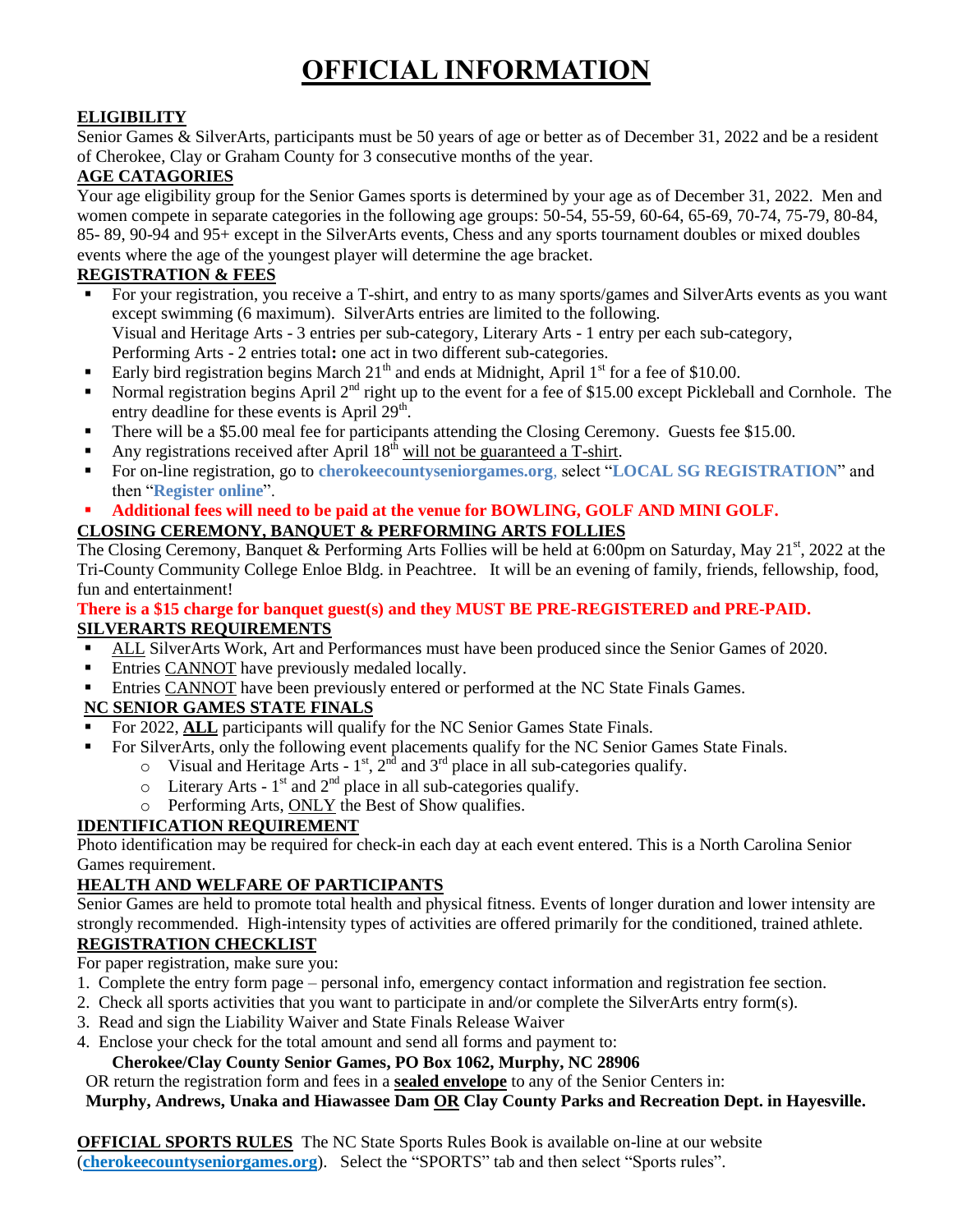#### **LIABLITY WAIVER**

#### **(Be sure to sign both waivers below)**

In registering for 2022 Cherokee/Clay County Senior Games, it is important that you are aware of (by carefully reading) and acknowledging the agreement and waiver disclosures as stated below which can affects your legal rights in regard to your participation. It is important that you consult with your primary physician before embarking on any vigorous activities. Cherokee/Clay County staffs are not health care providers and therefore we cannot advise you on your ability to participate in any of our activities.

In consideration of being allowed to participate in any way in the 2022 Cherokee/Clay County Senior Games program and related events and activities, the undersigned acknowledges, appreciates, and agrees that:

- 1. Prior to participating, I will inspect the facilities and equipment to be used, and if I believe anything is unsafe, I will advise my coach or supervisor of such condition(s) and refuse to participate. I acknowledge and fully understand that I will be engaging in activities that involve risk of serious injury, including permanent disability and death, and severe social and economic losses which might result not only from my own actions, inactions or negligence, but the actions, inactions or negligence of others, the rules of play, or the condition of the premises or of any equipment used; and,
- 2. I knowingly and freely assume all such risks, both known and unknown, even if arising from the negligence of the releasers or others, and assume **full responsibility** for my participation; and,
- 3. I willingly agree to comply with the stated and customary terms and conditions for participation. If I observe any unusual significant concern in my readiness for participation and/or in the program itself, I will remove myself from participation and bring such to the attention of the nearest official immediately; and,
- 4. I, for myself and on the behalf of my heirs, assigns, personal representatives and next of kin, HEREBY RELEASE THE SENIOR GAMES of CHEROKEE COUNTY INC., its officers, officials, agents, and/or employees, other participants, sponsoring agencies, sponsors, advertisers, and, if applicable, owners and leasers of the premises used to conduct the event ( "Releasers"), with respect to any and all injury, disability, death, or loss or damage to person or property incident to my involvement or participation in these programs, whether arising from the negligence of the releasers or otherwise, to the fullest extent of the law.
- 5. I, for myself and on the behalf of my/our heirs, assigns, personal representatives and next of kin, HEREBY INDEMIFY AND HOLD HARMLESS all the above Releasers from all liabilities incident to my involvement or participation in these programs including SilverArts, EVEN IF ARISING FROM THEIR NEGLIGENCE, to the fullest extent permitted by law.
- 6. I agree to give Cherokee/Clay County Senior Games/SilverArts the right to use any photographs or video taken of me, or quotes made by me in order to promote the Cherokee/Clay County Senior Games program; and,
- 7. I HAVE READ THIS RELEASE OF LIABILITY AND ASSUMPTION OF RISK AGREEMENT, FULLY UNDERSTAND ITS TERMS, UNDERSTAND THAT I HAVE GIVEN UP SUBSTANTIAL RIGHTS BY SIGNING IT AND SIGN IT FREELY AND VOLUNTARILY WITHOUT INDUCEMENT. I UNDERSTAND AND CONSENT TO HAVE MY MEDICAL INFORMATION AVAILABLE TO MEDICAL PROVIDERS DURING THE GAMES.

(Please sign both waivers so we know you understand the State's requirement) I HAVE READ AND UNDERSTAND THIS RELEASE.

Printed Name **Signature** Signature **Signature Signature Signature Signature Signature Signature C** 

\_\_\_\_\_\_\_\_\_\_\_\_\_\_\_\_\_\_\_\_\_\_\_\_\_\_\_\_\_\_\_\_\_\_\_\_\_\_\_\_\_\_\_\_\_\_\_\_\_\_\_\_\_\_\_\_\_\_\_\_\_\_\_\_\_\_\_\_\_\_\_\_\_\_\_\_\_\_\_\_\_\_\_\_\_\_\_\_\_\_\_\_\_\_\_\_\_\_\_\_\_\_\_\_\_ This Waiver MUST be signed and dated to process this form!!

By entering the Cherokee/Clay County Senior Games, I grant CCSG and its sponsors the right to use my name, quotes, and any pictures taken of me during the events without remuneration.

\_\_\_\_\_\_\_\_\_\_\_\_\_\_\_\_\_\_\_\_\_\_\_\_\_\_\_\_\_\_\_\_\_\_ \_\_\_\_\_\_\_\_\_\_\_\_\_\_\_\_\_\_\_\_\_\_\_\_\_\_\_\_\_\_\_\_\_\_\_ \_\_\_\_\_\_\_\_\_\_\_\_\_\_\_\_\_\_\_

#### **STATE FINALS QUALIFICATION RELEASE WAIVER**

I understand that it is my responsibility to check with my local Senior Games Coordinator immediately following my local Senior Games to determine if I qualified for State Finals and to get a State Finals Entry Packet if I do not have internet access. My State Finals registration with payment and all required items must be received in the NCSG office in Raleigh by 11:59 p.m. on August 1st! I understand that this deadline is strictly enforced in fairness to all and it is my responsibility to make sure I am registered.

\_\_\_\_\_\_\_\_\_\_\_\_\_\_\_\_\_\_\_\_\_\_\_\_\_\_\_\_\_\_\_\_\_\_ \_\_\_\_\_\_\_\_\_\_\_\_\_\_\_\_\_\_\_\_\_\_\_\_\_\_\_\_\_\_\_\_\_\_\_ \_\_\_\_\_\_\_\_\_\_\_\_\_\_\_\_\_\_\_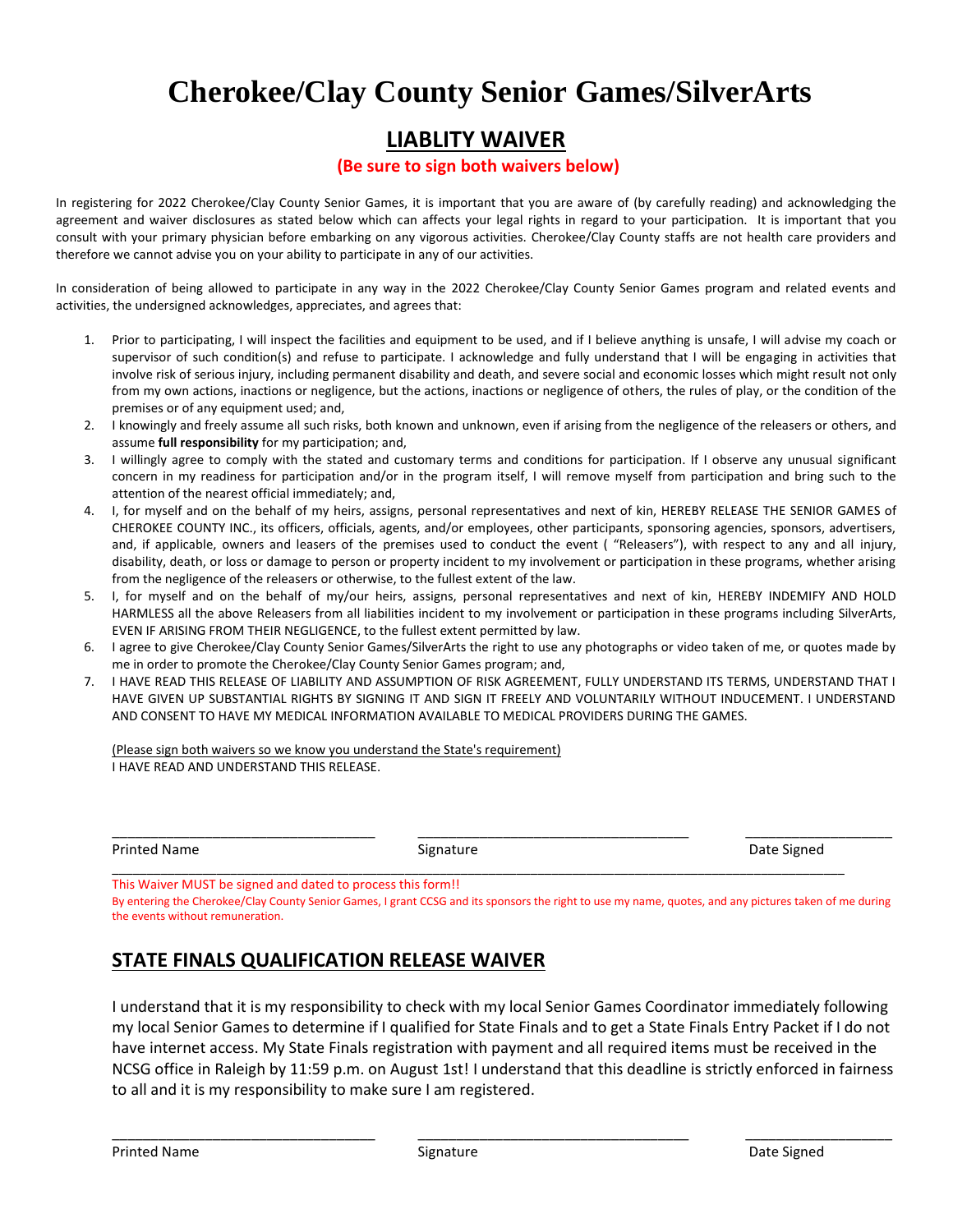#### **2022 OFFICIAL ENTRY FORM**

| City:                                                                                                                |                |              |                       |                      |  |
|----------------------------------------------------------------------------------------------------------------------|----------------|--------------|-----------------------|----------------------|--|
|                                                                                                                      |                |              |                       |                      |  |
|                                                                                                                      |                |              | Gender: Male: Female: |                      |  |
|                                                                                                                      |                |              |                       |                      |  |
| <b>Emergency Contact:</b>                                                                                            |                |              |                       |                      |  |
|                                                                                                                      |                |              |                       |                      |  |
| Name of Personal Physician: 1990 and 200 million Phone: 200 million Phone: 200 million Phone: 200 million Physician: |                |              |                       |                      |  |
| Circle as appropriate:<br>I would like a T-Shirt: NO YES: Small Medium Large X-Large XX-Large XXX-Large              |                |              |                       |                      |  |
| Please fill out the following registration fees as appropriate:                                                      |                |              |                       |                      |  |
| Early bird registration (March 21 - April 1) \$10.00                                                                 |                |              |                       | $\frac{1}{2}$<br>.00 |  |
| Normal registration (April 2 – May 21) \$15.00                                                                       |                |              |                       | \$ 00                |  |
| I plan to attend the Closing Ceremony: NO                                                                            | <b>SALATES</b> |              |                       |                      |  |
| Closing Ceremony participant meal cost  \$5.00                                                                       |                |              |                       | $\sharp$<br>.00      |  |
|                                                                                                                      |                |              |                       | $\sin 0.00$          |  |
|                                                                                                                      |                | <b>Total</b> |                       | $\sin 0.00$          |  |

**Please make checks payable to: "Cherokee/Clay County Senior Games"**

*NC Dept. of Aging requests you please provide the following data. It will be kept confidential. Thank you!* My ethnicity is \_\_ African American or Black; \_\_ American Indian or Alaska Native; \_\_ Hispanic; \_\_ White; \_\_ Asian; \_\_ Native Hawaiian or Pacific Islander; \_\_ Unknown/Refused.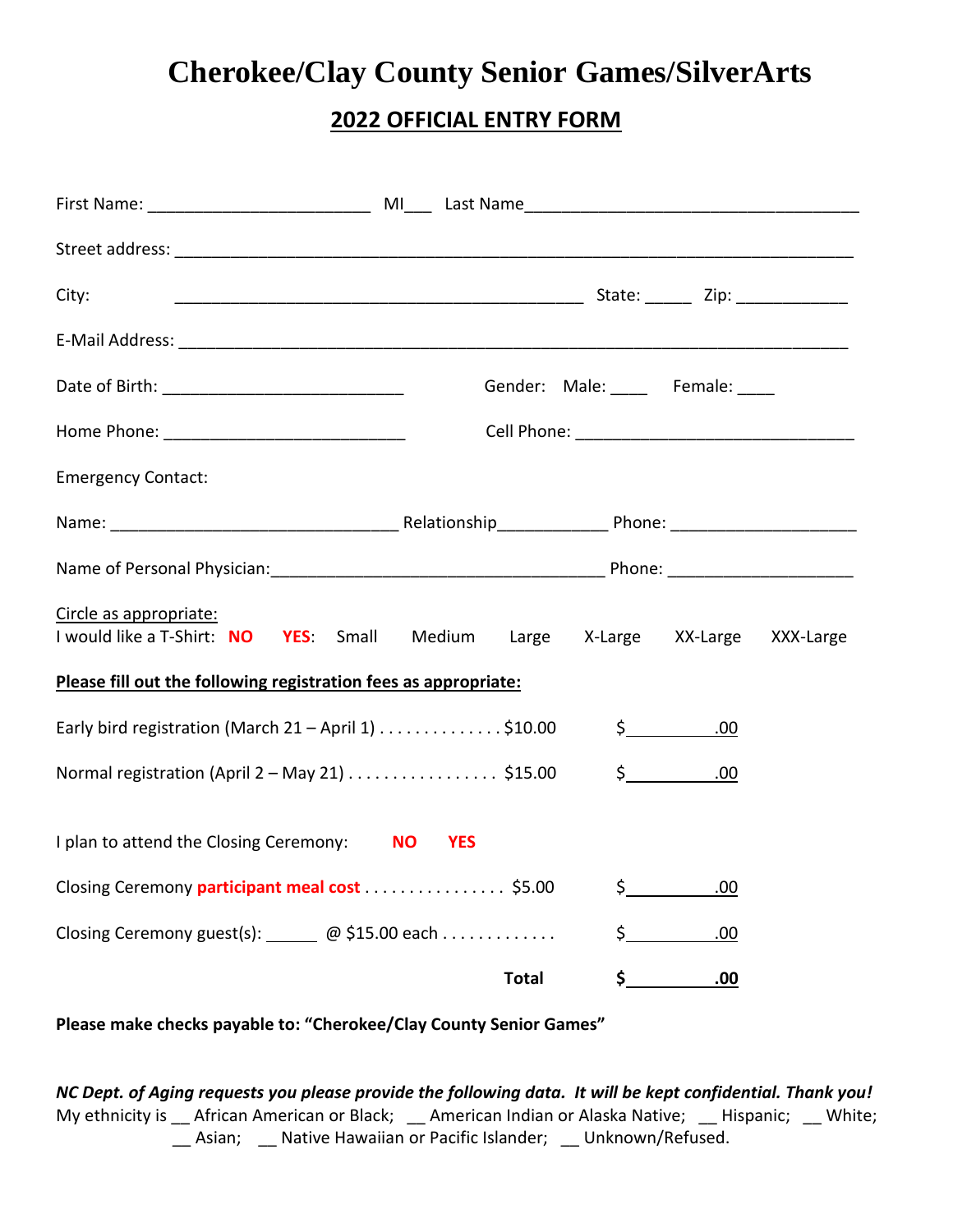### **Cherokee/Clay County Senior Games/SilverArts SPORTS & GAMES EVENT ENTRY FORM**

**IMPORTANT NOTE - Registration deadline for Pickleball and Cornhole: April 29th**

| $\boldsymbol{\mathsf{X}}$ | <b>INDIVIDUAL EVENTS</b>   |                 | <b>TOURNAMENT EVENTS</b>                           |
|---------------------------|----------------------------|-----------------|----------------------------------------------------|
|                           | <b>BASKETBALL SHOOTING</b> | $\mathbf{x}$    | <b>BADMINTON</b>                                   |
|                           | CHESS **                   |                 | <b>BADMINTON SINGLES</b>                           |
|                           | <b>CORNHOLE</b>            |                 | <b>BADMINTON DOUBLES</b>                           |
|                           | <b>FOOTBALL THROW</b>      |                 | <b>PARTNER:</b>                                    |
|                           | <b>GOLF</b>                |                 | <b>BADMINTON MIXED DOUBLES</b>                     |
|                           | <b>HORSESHOES</b>          |                 | <b>PARTNER:</b>                                    |
|                           | <b>MINI GOLF</b>           |                 |                                                    |
|                           | <b>SHUFFLEBOARD</b>        | $\mathsf{x}$    | <b>BOCCE BALL</b>                                  |
|                           | <b>SOFTBALL THROW</b>      |                 | <b>BOCCE BALL SINGLES</b>                          |
|                           |                            |                 | <b>BOCCE BALL DOUBLES **</b>                       |
| $\mathbf{x}$              | <b>TRACK &amp; FIELD</b>   |                 | <b>PARTNER:</b>                                    |
|                           | <b>DISCUS</b>              |                 | <b>BOCCE BALL MIXED DOUBLES **</b>                 |
|                           | <b>SHOT PUT</b>            |                 | <b>PARTNER:</b>                                    |
|                           | <b>RUNNING LONG JUMP</b>   |                 |                                                    |
|                           | <b>STANDING LONG JUMP</b>  | $\mathbf{x}$    | <b>BOWLING</b>                                     |
|                           | <b>50M DASH</b>            |                 | <b>BOWLING SINGLES</b>                             |
|                           | 100M DASH                  |                 | <b>BOWLING DOUBLES</b>                             |
|                           | 200M DASH                  | <b>PARTNER:</b> |                                                    |
|                           | 400M DASH                  |                 | <b>BOWLING MIXED DOUBLES</b>                       |
|                           | <b>800M RUN</b>            |                 | <b>PARTNER:</b>                                    |
|                           | <b>1500M RUN</b>           |                 |                                                    |
|                           | <b>1500M POWER WALK</b>    | <b>X</b>        | <b>PICKLEBALL</b>                                  |
|                           | <b>5K POWER WALK</b>       |                 | <b>PICKLEBALL SINGLES</b>                          |
|                           | <b>5K ROAD RACE</b>        |                 | <b>PICKLEBALL DOUBLES</b>                          |
|                           | <b>10K ROAD RACE</b>       |                 | <b>PARTNER:</b>                                    |
|                           |                            |                 | PICKLEBALL MIXED DOUBLES                           |
| X                         | <b>SWIMMING (Max 6)</b>    |                 | <b>PARTNER:</b>                                    |
|                           | <b>50yd BACKSTROKE</b>     |                 |                                                    |
|                           | <b>50yd BREASTSTROKE</b>   | X.              | <b>TABLE TENNIS</b>                                |
|                           | 50yd BUTTERFLY             |                 | <b>TABLE TENNIS SINGLES</b>                        |
|                           | 50yd FREESTYLE             |                 | <b>TABLE TENNIS DOUBLES</b>                        |
|                           | 100yd BACKSTROKE           |                 | <b>PARTNER:</b>                                    |
|                           | 100yd BREASTSTROKE         |                 | <b>TABLE TENNIS MIXED DOUBLES</b>                  |
|                           | 100yd BUTTERFLY            |                 | <b>PARTNER:</b>                                    |
|                           | 100yd FREESTYLE            |                 |                                                    |
|                           | 100yd IM                   | X.              | <b>TENNIS</b>                                      |
|                           | <b>200yd BACKSTROKE</b>    |                 | <b>TENNIS SINGLES</b>                              |
|                           | <b>200yd BREASTSTROKE</b>  |                 | <b>TENNIS DOUBLES</b>                              |
|                           | 200yd BUTTERFLY            |                 | <b>PARTNER:</b>                                    |
|                           | 200yd FREESTYLE            |                 | <b>TENNIS MIXED DOUBLES</b>                        |
|                           | 200yd IM                   |                 | <b>PARTNER:</b>                                    |
|                           |                            |                 |                                                    |
|                           | 400yd IM                   |                 | ** Local game only - NOT a NCSG State Finals event |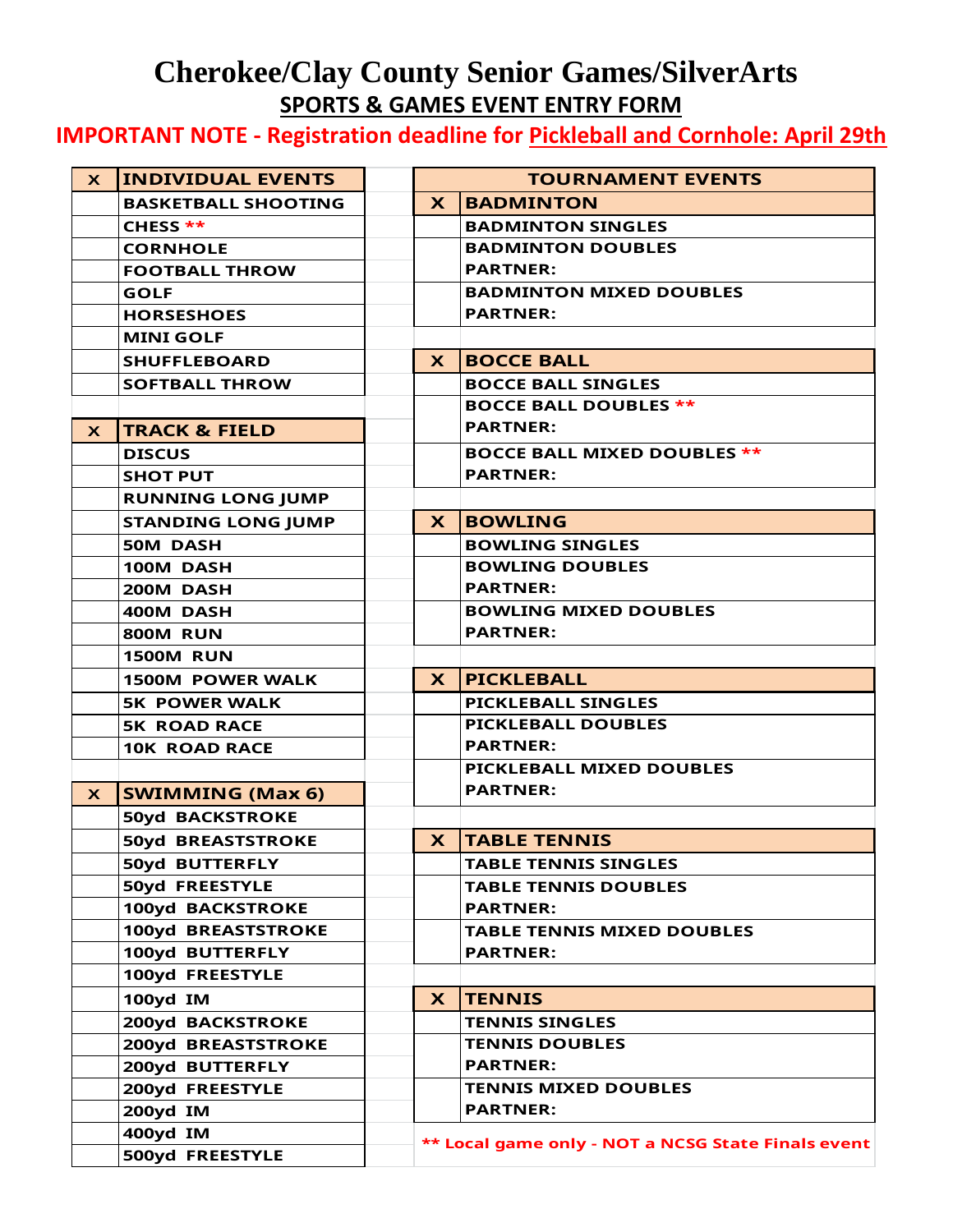#### **VISUAL ARTS REGISTRATION FORM**

**Drop-off for all entries: 12 – 3pm, Thursday, May 5 st, 2022 at the Murphy Art Center.**

| <b>Acrylics</b>                 | <b>State Finals event competitions:</b><br><b>Drawings</b>                                                                                                                                                                                                                                                                                                                                                                                                                                             | <b>Mixed Media</b>        | Oil |
|---------------------------------|--------------------------------------------------------------------------------------------------------------------------------------------------------------------------------------------------------------------------------------------------------------------------------------------------------------------------------------------------------------------------------------------------------------------------------------------------------------------------------------------------------|---------------------------|-----|
| <b>Pastels</b>                  | <b>Photography (Digital)</b>                                                                                                                                                                                                                                                                                                                                                                                                                                                                           | <b>Photography (Film)</b> |     |
| <b>Sculpture</b>                | <b>Watercolor</b>                                                                                                                                                                                                                                                                                                                                                                                                                                                                                      |                           |     |
| Local event competitions only:  |                                                                                                                                                                                                                                                                                                                                                                                                                                                                                                        |                           |     |
| <b>Alcohol Ink</b>              | <b>Art markers</b>                                                                                                                                                                                                                                                                                                                                                                                                                                                                                     | <b>Charcoal</b>           |     |
| <b>Colored pencil</b>           | <b>Digital Art</b>                                                                                                                                                                                                                                                                                                                                                                                                                                                                                     |                           |     |
| and must be attached to a base. | - Artist's name, title of entry, and Sub-Category must be attached to entry for identification.<br>- Art must be properly framed, wired and ready to be hung.<br>Frame may be no larger than 36"W x 42"H. Entries are to be no heavier than 50 lbs.<br>- Sculpture groupings are to be no more than 3 pieces.<br>- Mixed Media may be freestanding pieces, able to be displayed in a 3' wide x 3' deep x 5' high area<br>Criteria for judging: Originality, Color, Eye Appeal, Perspective, Technique. |                           |     |

|                                                                                                                                                                                                                                                                                                    |                |         | Year Completed: _______       |
|----------------------------------------------------------------------------------------------------------------------------------------------------------------------------------------------------------------------------------------------------------------------------------------------------|----------------|---------|-------------------------------|
|                                                                                                                                                                                                                                                                                                    |                |         |                               |
| Size (WxHxL): $x_1 x_2 x_3 x_4 x_5 x_6 x_7 x_8 x_9 x_1 x_2 x_3 x_4 x_5 x_6 x_7 x_8 x_9 x_1 x_2 x_3 x_4 x_5 x_6 x_7 x_8 x_9 x_1 x_2 x_3 x_4 x_5 x_6 x_7 x_8 x_9 x_1 x_2 x_3 x_4 x_5 x_6 x_7 x_8 x_9 x_1 x_2 x_3 x_4 x_5 x_6 x_7 x_8 x_9 x_1 x_2 x_3 x_4 x_5 x_6 x_7 x_8 x_9 x_1 x_2 x_3 x_4 x_5 x_$ |                |         | Weight: # of pieces if a set: |
|                                                                                                                                                                                                                                                                                                    |                |         |                               |
|                                                                                                                                                                                                                                                                                                    |                |         | Year Completed:               |
|                                                                                                                                                                                                                                                                                                    |                |         |                               |
| Size (WxHxL): $\frac{x}{1-x}$ x                                                                                                                                                                                                                                                                    |                |         | Weight: # of pieces if a set: |
|                                                                                                                                                                                                                                                                                                    |                |         |                               |
|                                                                                                                                                                                                                                                                                                    |                |         | Year Completed:               |
| Description: Description:                                                                                                                                                                                                                                                                          |                |         |                               |
| Size (WxHxL): $\frac{x}{x}$                                                                                                                                                                                                                                                                        | $\mathsf{X}^-$ | Weight: | # of pieces if a set:         |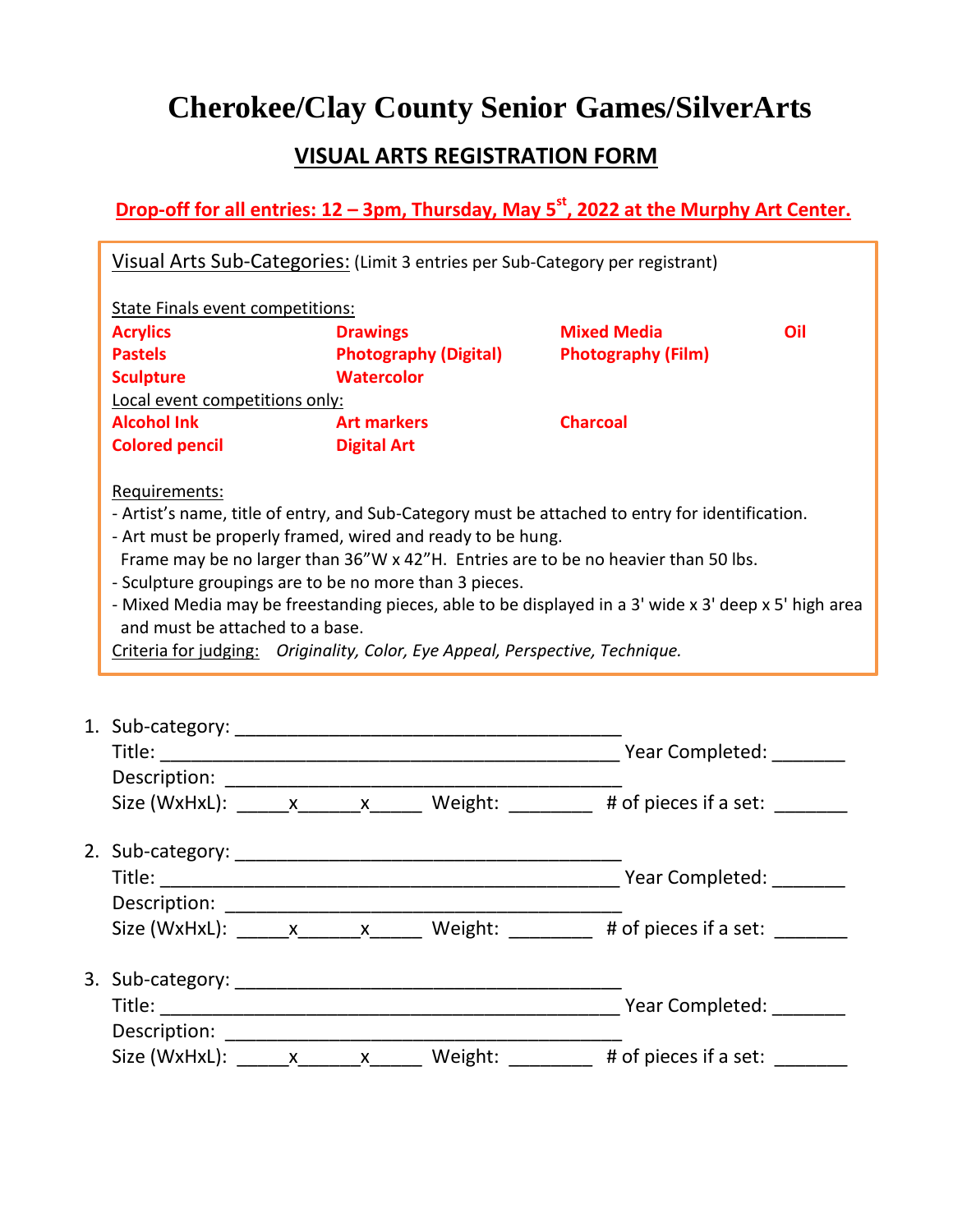#### **HERITAGE ARTS REGISTRATION FORM**

**Drop-off for all entries: 12 – 3pm, Thursday, May 5 st, 2022 at the Murphy Art Center.**

Heritage Arts Sub-Categories: (Limit 3 entries per Sub-Category per registrant)

| State Finals event competitions: |                                                  |                                       |
|----------------------------------|--------------------------------------------------|---------------------------------------|
| <b>Basket Weaving</b>            | <b>Crocheting</b>                                | <b>Jewelry</b>                        |
| <b>Knitting</b>                  | <b>Needlework</b>                                | <b>Pottery - Thrown or Hand built</b> |
| <b>Quilting - Hand stitched</b>  | <b>Quilting - Machine stitched</b>               |                                       |
| <b>Stained Glass</b>             | <b>Tole/Decorative Painting</b>                  | <b>Weaving</b>                        |
| <b>Woodcarving</b>               | <b>Woodturning</b>                               | <b>Woodworking</b>                    |
| Local event competitions only:   |                                                  |                                       |
| <b>Gourds (painted)</b>          | <b>Iron Working / Blacksmithing</b>              | <b>Metal Work</b>                     |
| Rugs (hooked, woven, braided)    | <b>Quilting - Machine stitched/Collaborative</b> |                                       |
| Requirements:                    |                                                  |                                       |

- Artist's name, title of entry and sub-category must be attached to entry identification.

- All Heritage Arts must be the work of ONE individual and not a group except Quilting – Machine stitched/Collaborative (Long-arm machine stitching by a 2nd party allowed – local competition only).

- It must be an original work. Patterns may be used, but no stamped pieces will be accepted.

- Art cannot be larger than 3' wide x 3' deep x 5' high and are not to be heavier than 50 lbs.

Criteria for judging: *Originality, Color, Eye Appeal, Function (does it do what it is supposed to do?), Proportions/Skill/Workmanship.*

|                                 |  |         | Year Completed: _______                           |
|---------------------------------|--|---------|---------------------------------------------------|
|                                 |  |         |                                                   |
| Size (WxHxL): $\frac{x}{1-x}$ x |  |         | Weight: # of pieces if a set:                     |
|                                 |  |         |                                                   |
|                                 |  |         | Year Completed: _______                           |
|                                 |  |         |                                                   |
|                                 |  |         | Size (WxHxL): x x x Weight: # of pieces if a set: |
|                                 |  |         |                                                   |
|                                 |  |         | Year Completed: ____                              |
| Description: Description:       |  |         |                                                   |
| Size (WxHxL): x x               |  | Weight: | # of pieces if a set:                             |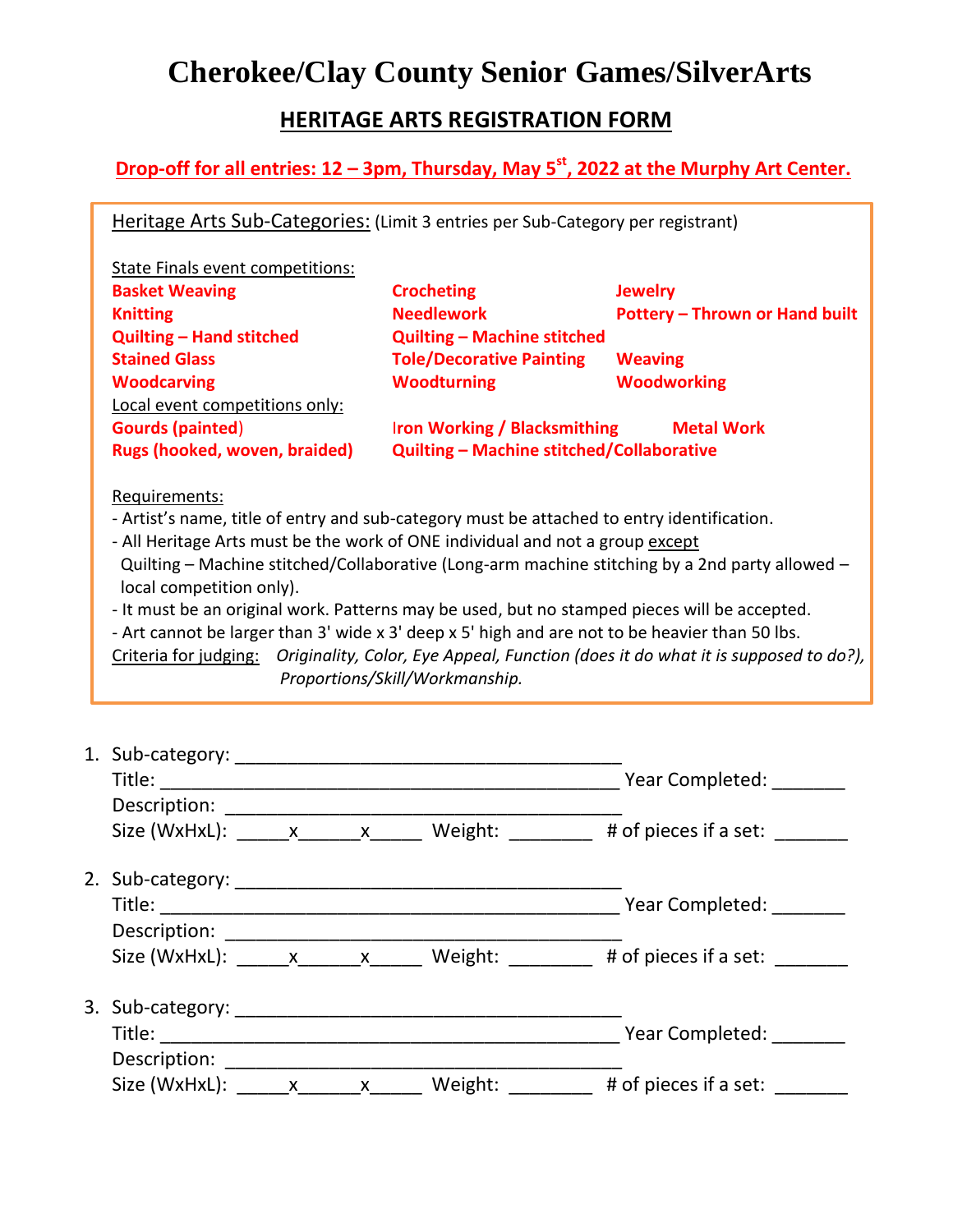#### **LITERARY ARTS REGISTRATION FORM**

**Whether mailed or delivered, ALL Literary Arts entries must be received by 5pm, April 15th, 2022 at the Senior Games office (Murphy Senior Center) at 69 Alpine St., Murphy.**

|                            | Literary Arts Sub-Categories: (Limit 1 entries per Sub-Category per registrant)                                                                                                                                                                                                                                                                                                                                                                                                                                                                                                                                                                                                                                                                                                                                                                 |               |                              |
|----------------------------|-------------------------------------------------------------------------------------------------------------------------------------------------------------------------------------------------------------------------------------------------------------------------------------------------------------------------------------------------------------------------------------------------------------------------------------------------------------------------------------------------------------------------------------------------------------------------------------------------------------------------------------------------------------------------------------------------------------------------------------------------------------------------------------------------------------------------------------------------|---------------|------------------------------|
| <b>Essay</b>               | Life Experience (Autobiographical)                                                                                                                                                                                                                                                                                                                                                                                                                                                                                                                                                                                                                                                                                                                                                                                                              | <b>Poetry</b> | <b>Short Story (Fiction)</b> |
| Requirements:<br>40 lines. | - ALL submissions should be typed, double-spaced, on 8-1/2" x 11" paper and have a minimum of<br>1" margins. A minimum font size is 10-point type (preferably "times new roman or arial").<br>- Short Stories, Life Experiences and Essays can be no longer than 8 pages and Poems no longer than<br>- All entries must have a title page, which includes title of work, sub-category, and name of author.<br>The title page is not included in the page count.<br>- For judging purposes, the name of the author should <b>only</b> appear on the title page.<br>- The author should keep the original and submit a copy of the work which Cherokee/Clay County<br>Senior Games/SilverArts will keep.<br>Criteria for judging: Creativity, Rhythm/Flow/Readability, Message conveyed by Words, Technique<br>(grammar, style, appropriateness). |               |                              |

| 1. $\Box$ Essay | $\Box$ Life Experience                                          | $\Box$ Poetry | $\Box$ Short story (fiction) |
|-----------------|-----------------------------------------------------------------|---------------|------------------------------|
| Title:          |                                                                 |               | Year Completed: ________     |
|                 | 2. <b>Essay</b> Life Experience                                 | $\Box$ Poetry | Short story (fiction)        |
|                 |                                                                 |               | Year Completed: _______      |
|                 | $\overline{\phantom{a}}$ 3. Essay <b>Fig. 1</b> Life Experience | $\Box$ Poetry | Short story (fiction)        |
| Title:          |                                                                 |               | Year Completed: _______      |
| 4. $\Box$ Essay | Life Experience                                                 | $\Box$ Poetry | Short story (fiction)        |
| Title:          |                                                                 |               | Year Completed: _______      |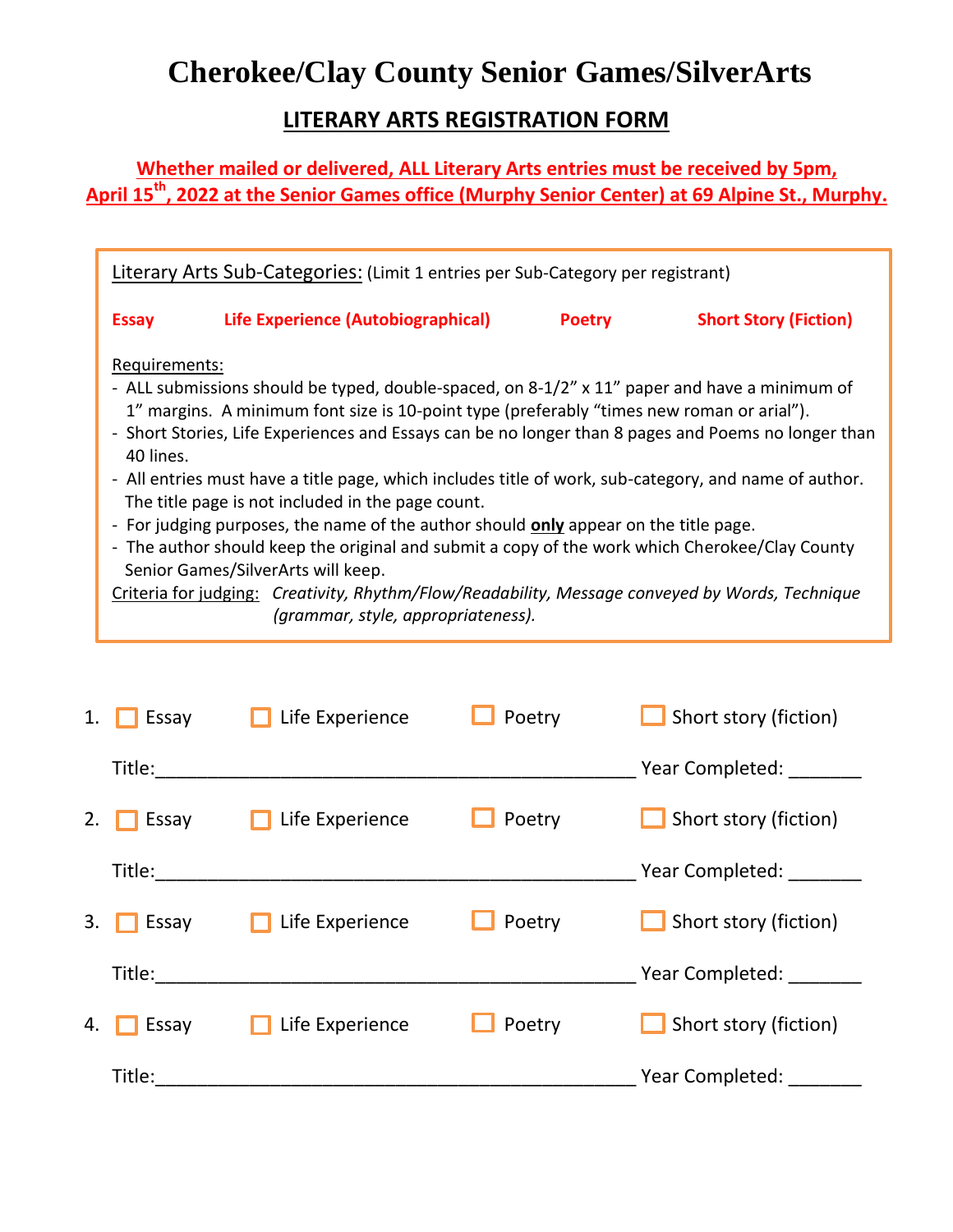#### **PERFORMING ARTS REGISTRATION FORM**

**All Performing Arts presentations will be performed on stage at the Closing Ceremony which will take place at the Tri-County Community College Enloe Building at 6pm on Saturday May 21 st , 2022. All artists should be there at 5pm to do a run-through/rehearsal of their presentation.**

| Performing Arts Sub-Categories: (Limit 2 entries - one act in two different Sub-Categories)           |                                                     |  |  |  |  |  |
|-------------------------------------------------------------------------------------------------------|-----------------------------------------------------|--|--|--|--|--|
| <b>Cheerleading (Small, Medium &amp; Large Group)</b>                                                 | <b>Comedy/Drama (Solo, Small &amp; Large Group)</b> |  |  |  |  |  |
| Dance (Solo, Small & Large Group)                                                                     | <b>Instrumental (Solo, Small &amp; Large Group)</b> |  |  |  |  |  |
| <b>Line Dancing (Small &amp; Large Group)</b>                                                         | <b>Vocal (Solo, Small &amp; Large Group)</b>        |  |  |  |  |  |
|                                                                                                       |                                                     |  |  |  |  |  |
| Requirements:                                                                                         |                                                     |  |  |  |  |  |
| - An artist may only have one entry per size of Act in each of 2 Sub-Categories.                      |                                                     |  |  |  |  |  |
| - The size of the performances is (a) soloists (who may be accompanied), (b) small group (2-4), large |                                                     |  |  |  |  |  |
| group (5 and over).                                                                                   |                                                     |  |  |  |  |  |

- Performance is limited to 3 minutes. Exceeding this limit will result in disqualification which is the State Competition rules. Timing begins with the first note of music or the first movement of the act.
- Props are the responsibility of the performer.
- Voice presentations must be live, although background music may be taped or accompanied.
- All performers, including accompanists, must be over the age of 50 and must register as SilverArts participants, although an accompanist will not be counted in the number of performers.

Criteria for judging: *Technique (difficulty), Creativity (originality), Execution (skill),* 

*Presentation (showmanship).*

| $\Box$ Comedy/Drama $\Box$<br>Dance<br>Act name:                      | Instrumental<br>Vocal                                                                                                 |
|-----------------------------------------------------------------------|-----------------------------------------------------------------------------------------------------------------------|
| Name of group leader/solo performer                                   | <u> 1980 - Jan James, maria al II-lea de Aliador de la contrada de la contrada de la contrada de la contrada de l</u> |
| Number of individuals in act: _________ Size category: ______________ |                                                                                                                       |
|                                                                       | Length of act (min/sec): _____: ______ Do you use recorded music (CD/MP3):                                            |
| Title of music: <u>_______________</u>                                |                                                                                                                       |
| Sound system needed: ______ Number of Microphones (Max 3): _____      |                                                                                                                       |
|                                                                       |                                                                                                                       |
|                                                                       |                                                                                                                       |
| $\Box$ Cheerleading<br>Name of group:                                 |                                                                                                                       |
| Name of Head Cheerleader                                              |                                                                                                                       |
| Size category: ______________                                         | Do you use recorded music (CD/MP3):                                                                                   |
|                                                                       |                                                                                                                       |
| Length of act (min/sec): : :                                          |                                                                                                                       |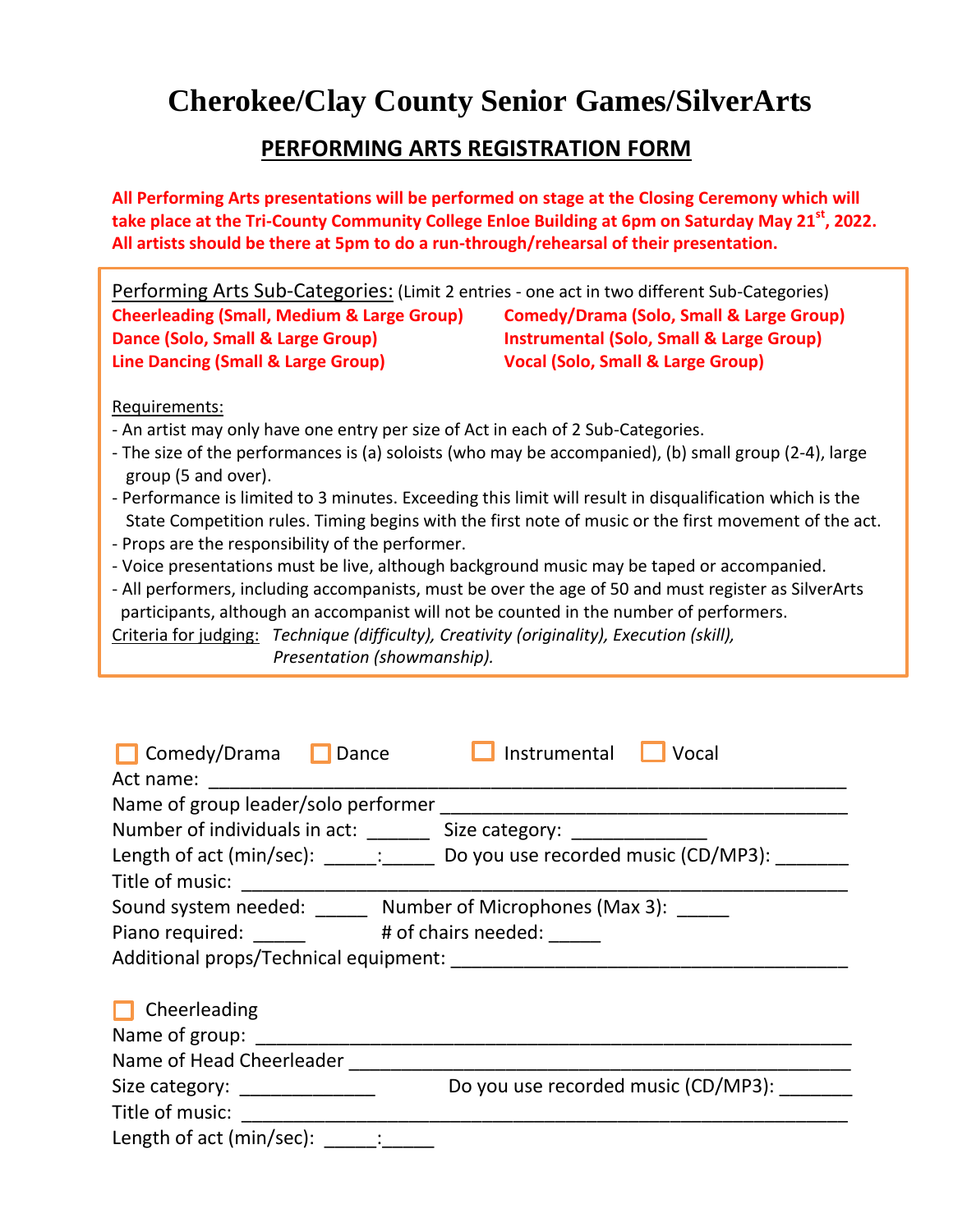# THANK YOU TO OUR SPONSORS!







# **CHEROKEE COUNTY CLAY COUNTY CHEROKEE SCOUT**

# **Anne C. Rose Insurance Erlanger Western Carolina Hospital First Citizens Bank Murphy Granite Outlet Salyer Hearing Center, PLLC**

**Cherokee County Arts Council Edward Jones - Charlie Spence Ivie Funeral Home Jackie Jones Chevrolet Senior Health Insurance Information Program (S.H.I.I.P.) Townson-Rose Funeral Home**

**Family Life Chiropractic Farley Insurance Galloway Automotive Moore Insurance Nantahala Bank Rambling Rose Florist Steven Aft, State Farm Turner & Company, CPAs P.A. Turner Family Pharmacy Waffle King Wayne's Feed Store**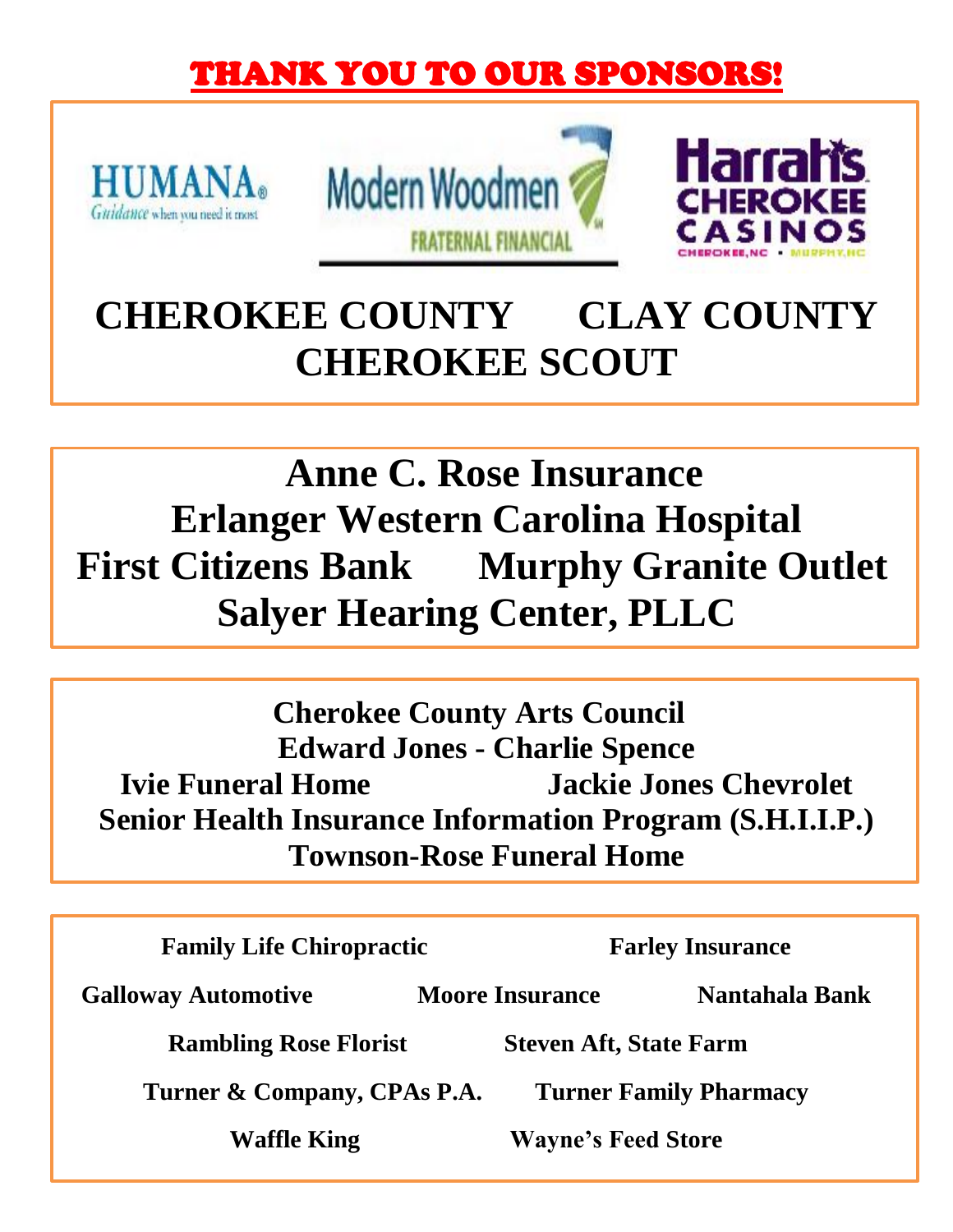### **2022 SCHEDULE OF EVENTS**

# **IMPORTANT - Registration deadline for Pickleball and Cornhole: April 29th**

| <b>SENIOR GAMES</b> |                    |                                                                        |                                       |  |  |
|---------------------|--------------------|------------------------------------------------------------------------|---------------------------------------|--|--|
| <b>DATE</b>         | <b>TIME</b>        | <b>EVENT</b>                                                           | <b>LOCATION</b>                       |  |  |
| Sat, April 30       | 9:00am             | <b>OPENING CEREMONY</b>                                                | <b>Andrews Recreation Park</b>        |  |  |
|                     | 9:30am             | <b>FOOTBALL &amp; SOFTBALL THROW,</b>                                  | (Behind the Andrews Senior            |  |  |
|                     |                    | <b>BASKETBALL SHOOTING, SHOT PUT,</b>                                  | Center at 535 Main St.,               |  |  |
|                     |                    | DISCUS, 1500M POWERWALK, BOCCE BALL                                    | <b>Andrews</b> )                      |  |  |
|                     |                    | <b>PRACTICE</b>                                                        |                                       |  |  |
|                     |                    |                                                                        |                                       |  |  |
| Mon, May 2          | 9:00am             | <b>ROAD RACE - 5K</b>                                                  | <b>Murphy Health &amp; Fitness</b>    |  |  |
|                     |                    | 10:00am HORSESHOES                                                     | <b>Murphy Konehete Park</b>           |  |  |
|                     | 1:00 <sub>pm</sub> | <b>CHESS**</b>                                                         | <b>Murphy Art Center (MAC)</b>        |  |  |
|                     |                    |                                                                        |                                       |  |  |
| Tue, May 3          | 9:00am             | <b>BOWLING - Doubles</b>                                               | <b>UltraStar Multitainment Center</b> |  |  |
|                     |                    |                                                                        |                                       |  |  |
| Wed, May 4          | 9:00am             | PICKLEBALL - Women's Singles / Men's                                   | <b>Hayesville Pickleball Courts</b>   |  |  |
|                     |                    | <b>Doubles</b>                                                         |                                       |  |  |
|                     |                    |                                                                        |                                       |  |  |
| Thur, May 5         | 9:00am             | PICKLEBALL - Women's Doubles / Men's                                   | <b>Murphy Pickleball Courts</b>       |  |  |
|                     |                    | <b>Singles</b>                                                         |                                       |  |  |
|                     |                    |                                                                        |                                       |  |  |
| Fri, May 6          | 9:00am             | <b>PICKLEBALL - Mixed Doubles</b>                                      | <b>Hayesville Pickleball Courts</b>   |  |  |
|                     |                    |                                                                        |                                       |  |  |
| Sat, May 7          | 9:00am             | TRACK & FIELD - 400M Run, 1500M Run,                                   | <b>Murphy High School Track field</b> |  |  |
|                     |                    | <b>Standing/Running Long Jump</b>                                      |                                       |  |  |
|                     |                    |                                                                        |                                       |  |  |
| Mon, May 9          |                    | 10:00am MINI GOLF                                                      | <b>Bear Creek Adventures</b>          |  |  |
|                     |                    |                                                                        |                                       |  |  |
| Tue, May 10         | 9:00am             | <b>BOWLING - Mixed Doubles</b>                                         | <b>UltraStar Multitainment Center</b> |  |  |
|                     |                    |                                                                        |                                       |  |  |
| Wed, May 11         | 10:30am GOLF       |                                                                        | <b>Chatuge Shores Golf Course</b>     |  |  |
|                     |                    |                                                                        |                                       |  |  |
| Thur, May 12        | 9:00am             | <b>BOCCE BALL - Singles</b>                                            | <b>Murphy Konehete Park</b>           |  |  |
|                     | 2:00 <sub>pm</sub> | <b>BADMINTON - Singles, Doubles, Mixed</b>                             | <b>Murphy Rock Gym</b>                |  |  |
|                     |                    | <b>Doubles</b>                                                         |                                       |  |  |
|                     |                    |                                                                        |                                       |  |  |
| Fri, May 13         | 9:00am             | <b>BOCCE BALL - Doubles ** &amp;</b>                                   | <b>Murphy Konehete Park</b>           |  |  |
|                     |                    | <b>Mixed Doubles **</b>                                                |                                       |  |  |
|                     | 2:00 <sub>pm</sub> | <b>SHUFFLEBOARD</b>                                                    | <b>Murphy Rock Gym</b>                |  |  |
|                     |                    |                                                                        |                                       |  |  |
| Sat, May 14         | 9:00am             | TRACK & FIELD - 50M, 100M, 200M Dashes, Murphy High School Track field |                                       |  |  |
|                     |                    | 800M Run, 5K Powerwalk                                                 |                                       |  |  |